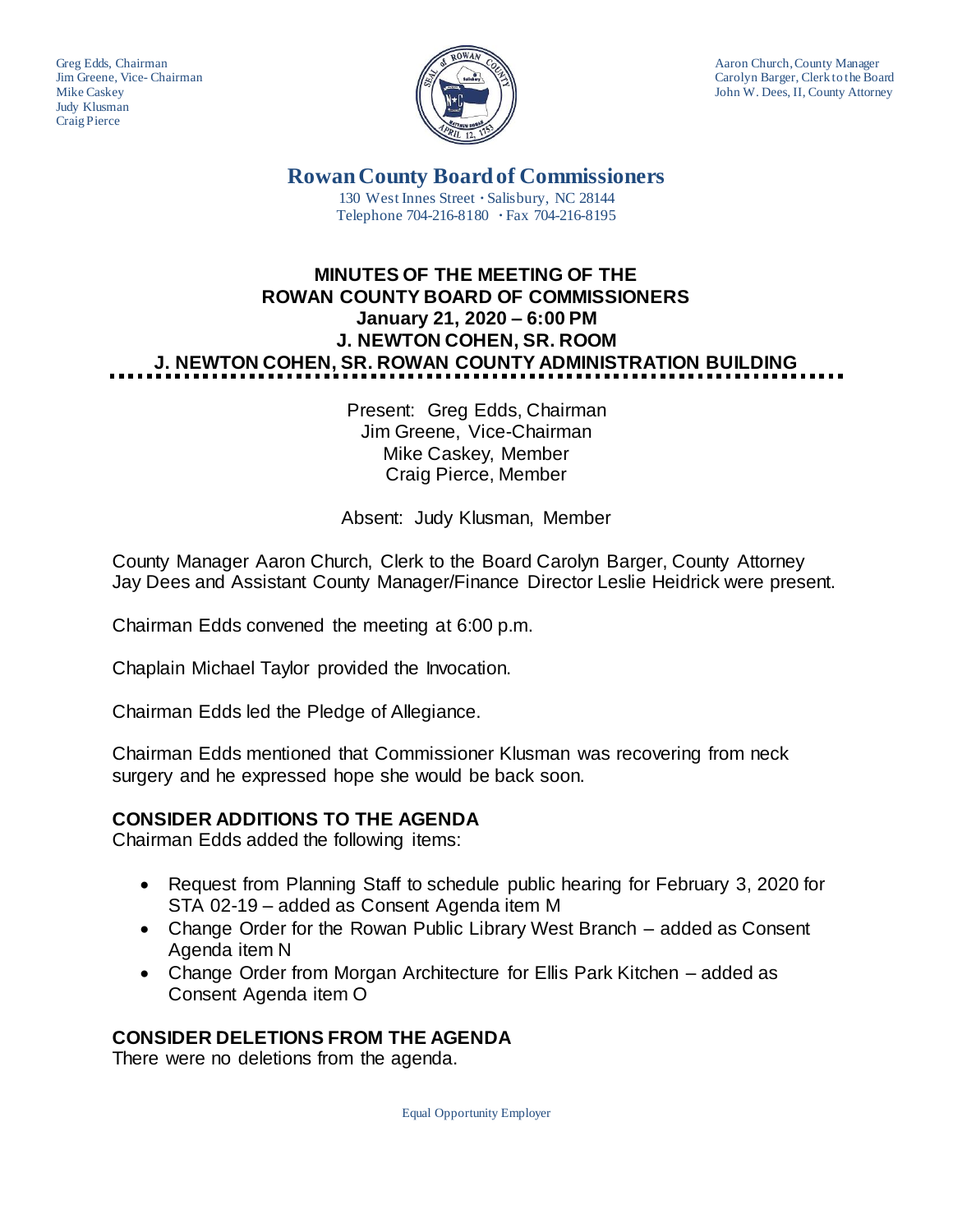## **CONSIDER APPROVAL OF THE AGENDA**

Commissioner Pierce moved, Commissioner Greene seconded and the vote to approve the agenda passed unanimously (4-0).

## **1. CONSIDER APPROVAL OF CONSENT AGENDA**

Commissioner Pierce moved approval of the Consent Agenda as amended. The motion was seconded by Commissioner Greene and passed unanimously (4-0).

The Consent Agenda consisted of the following:

- A. 2020 NCPLDA Scholarship Grant Application
- B. Affidavit to Cure Title Issues Related to Former Belk and JC Penney at West End Plaza
- C. 2020 Margaret C. Woodson Foundation Grant Submission Request
- D. 2020 Robertson Family Foundation Grant
- E. Tax Refunds for Approval
- F. 2020 Update for The Jail Medical Plan
- G. Consider Task Order With McGill & Associates For Sewer Inspection At West End Plaza
- H. Language Access Plan
- I. Administrator for Juvenile Crime Prevention Council
- J. Salisbury-Rowan Community Action Agency's Community Services Block Grant for FY 2020-21
- K. Services Agreement For Survey Work for Animal Control and New Convenience **Center**
- L. Cleveland EMS Station Change Order #1
- M. Request from Planning Staff to schedule public hearing for February 3, 2020 for STA 02-19 (Addition to the Consent Agenda)
- N. Change Order for the Rowan Public Library West Branch (Addition to the Consent Agenda)
- O. Change Order from Morgan Architecture for Ellis Park Kitchen (Addition to the Consent Agenda)

## **2. PUBLIC COMMENT PERIOD**

Chairman Edds opened the Public Comment Period to entertain comments from any citizens wishing to address the Board. The following individuals came forward:

• Alvin Merritt of West Ridge Road shared transportation issues he had encountered. Mr. Merritt asked whether it was illegal to ride a powered chair on the street. Sheriff Kevin Auten was in the audience and said he would speak with Mr. Merritt to address his questions.

With no one else coming forward, Chairman Edds closed the Public Comment Period.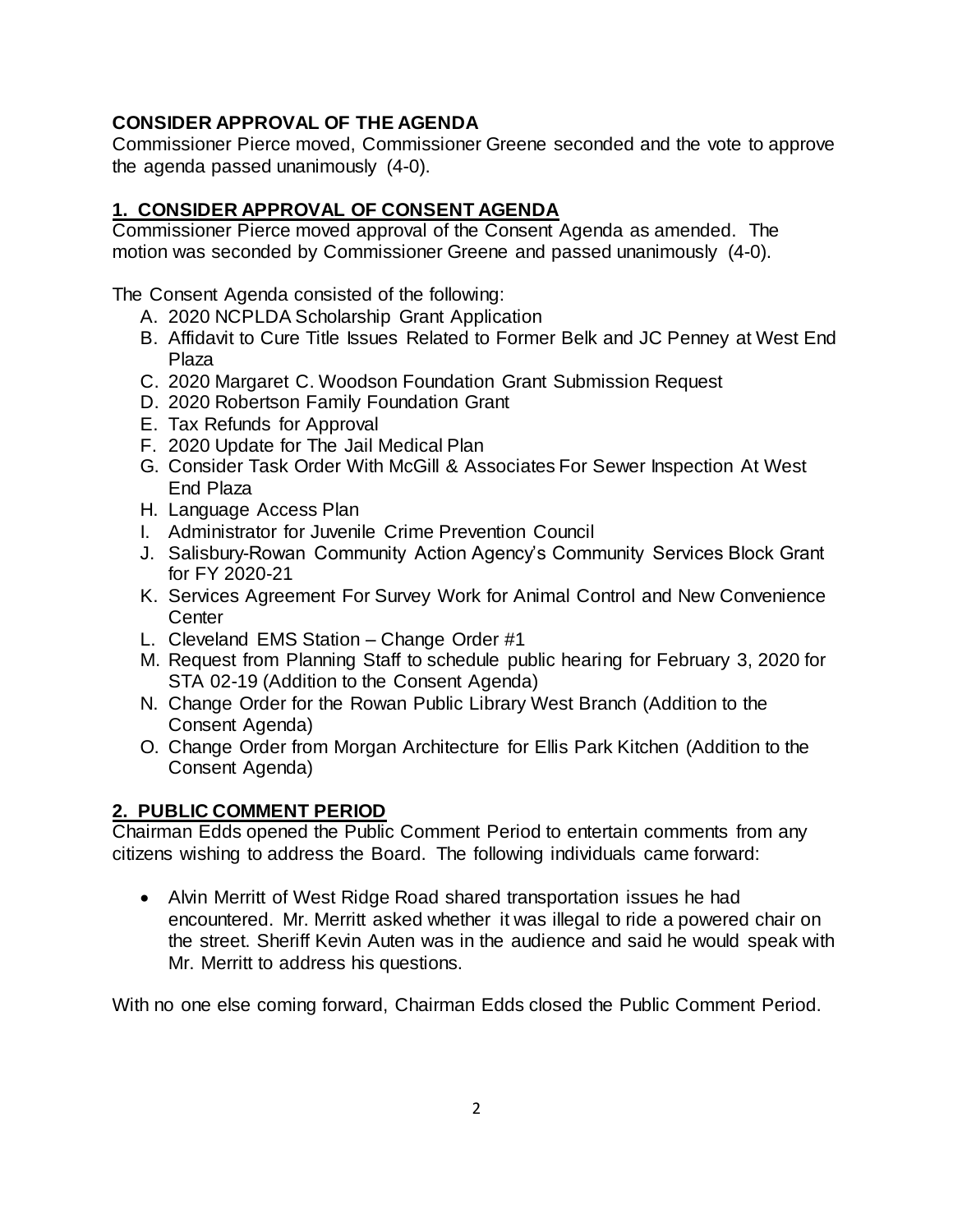#### **3. DISCUSSION OF SHELTER GUARDIAN PROJECT AND SOLID WASTE CONVENIENCE RE-LOCATION TIMELINE**

County Manager Aaron Church discussed the timeline for a new facility to be constructed at Animal Services, as well as the timeline for a new road and the relocation of a new Convenience/Recycling Center off Julian Road.

Mr. Church stated the facility proposed at Animal Services was for a new dog wing that would be constructed and paid for by Shelter Guardians. According to Mr. Church, Shelter Guardians had raised quite a bit of money to build the new dog wing where the existing Convenience Center was located. Mr. Church said Shelter Guardians was getting close to being ready to proceed; however once construction for the dog wing began, the Convenience/Recycling Center would not be able to operate in its current location at 1455 Julian Road.

Mr. Church said there were two (2) main options for the Board's consideration. The first option was to go ahead and start construction for the new road and new Convenience Center, leaving the current Convenience Center in operation so there would not be any disruption of services to the citizens. The issue with the first option was that construction costs for the new dog wing could potentially go up.

The second option presented by Mr. Church was to close the current Convenience Center during construction of the new center and the new road. The construction was estimated to take approximately nine (9) months. The second option allowed for the construction of all three (3) projects at the same time but would cause a disruption to the citizens who utilized the Julian Road Convenience Center.

Caleb Sinclair, Director of Environmental Management, provided a power point that included a map of the existing Convenience Center sites around the County. Mr. Sinclair pointed out the Julian Road location was the busiest and most frequented site.

To take help with the burden of the Julian Road displacement Mr. Sinclair recommended the Board consider extending the days and hours of operations at other sites, and to utilize existing staff as outlined below:

| Location<br>Rock Grove Church<br>Rd. | <b>Current Schedule</b><br>Mon, Fri, Sat 7AM-<br>7PM | <b>Proposed Schedule</b><br>Mon through Sat 7AM-<br>7PM | <b>Service Increase</b><br>3 Days |
|--------------------------------------|------------------------------------------------------|---------------------------------------------------------|-----------------------------------|
| Providence Church<br>Rd.             | Mon. 7AM-7PM                                         | Mon, Fri, Sat 7AM-<br>7PM                               | 2 Days                            |
| Woodleaf Rd.                         | Mon, Fri, Sat 7AM-<br>7PM                            | Mon through Sat 7AM-<br>7PM                             | 3 Davs                            |
| Stokes Ferry Rd.                     | Fri, Sat 7AM-7PM                                     | Mon, Fri, Sat 7AM-<br>7PM                               | 1 Day                             |